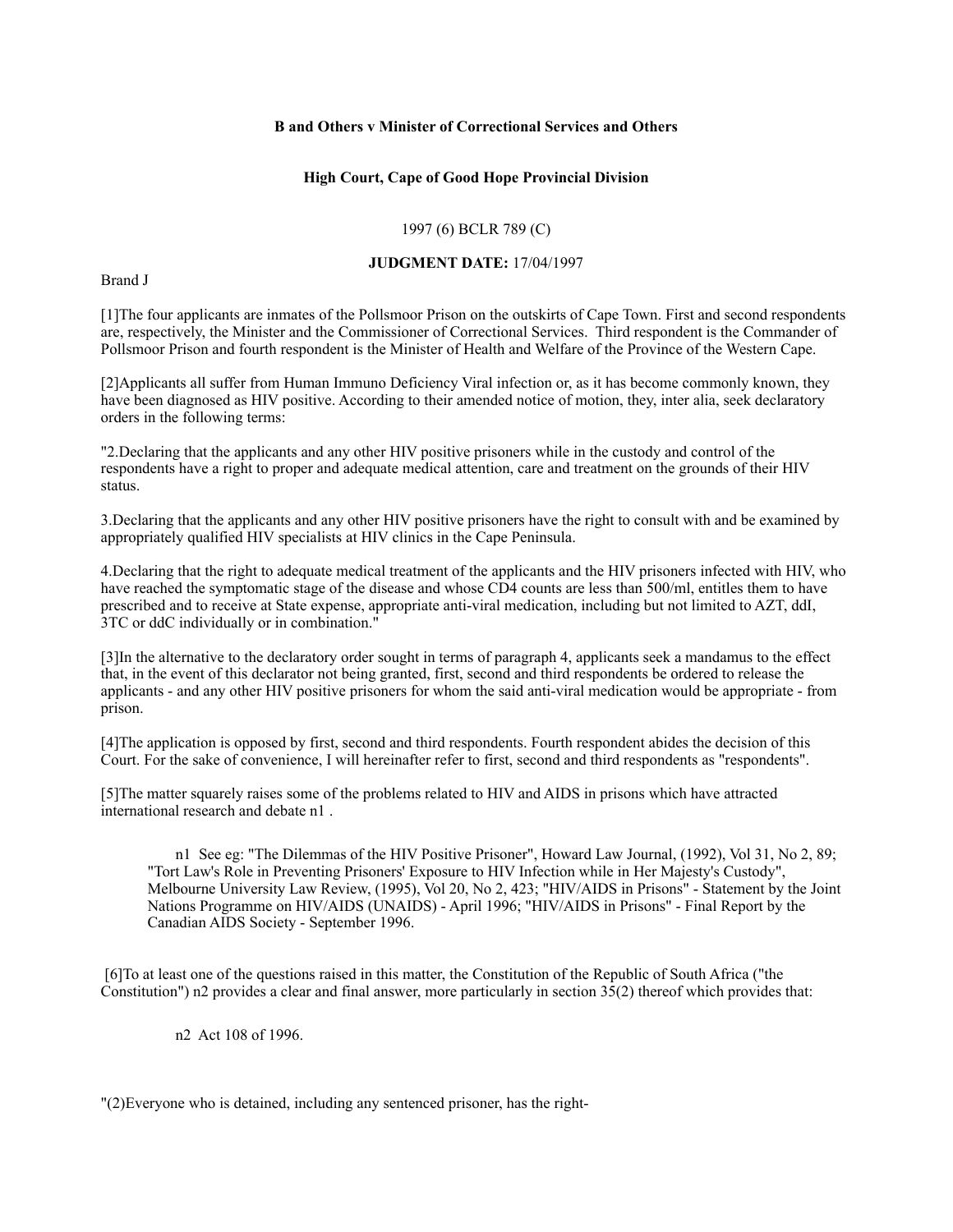(e)to conditions of detention that are consistent with human dignity, including at least exercise and the provision at state expense of adequate accommodation, nutrition, reading material and medical treatment." (My emphasis) n3

n3 The application was brought before the Constitution came into operation. Section 17 of Schedule 6 - "Transitional Arrangements" - to the Constitution provides that: "All proceedings which were pending before a Court when the Constitution took effect, must be disposed of as if the new Constitution had not been enacted, unless the interest of justice require otherwise". It can, therefore, be argued that it is not the Constitution, but the Interim Constitution, Act No 200 of 1993, which should find application. Section 25(1)(b) of the Interim Constitution does, however contain a provision which - for present purposes - is exactly similar to the relevant provision of section 35(2)(e) of the Constitution. Counsel on both sides were, therefore, in agreement that I should apply the provisions of the Constitution.

[7]In view of these provisions, it could never be argued that applicants are not entitled to the relief they seek in terms of paragraph 2 of the notice of motion. It is, therefore, not surprising that the existence of applicants' right to adequate medical treatment is not in dispute, nor has it ever been disputed by respondents at any relevant stage. Moreover, it appears to be common cause that neither applicants nor any other HIV positive prisoner have ever been denied the opportunity to consult with or to be examined by HIV specialists at HIV clinics situated in public hospitals in the Cape Peninsula. It follows, in my view, that there was no need for the declaratory orders sought in paragraphs 2 and 3 of the notice of motion.

[8]The only real dispute between the parties, therefore, revolves around the issues that arise from the declarator sought in paragraph 4 of the notice of motion, namely, whether applicants and other HIV infected prisoners - who have reached the symptomatic stage of the disease and whose CD4 counts are less than 500ml - are entitled to receive the anti-viral treatment mentioned in that paragraph, at State expense.

### Factual Background

[9]The exact ambit of the issues and the background against which they fall to be determined appear from what follows.

[10]HIV infection is a viral disease that leads inexorably to immune depletion and dysfunction, though at a variable rate. The stages of progression of the disease are measured from 1 to 4 by the Centre for Disease Control ("the CDC stages"). The CDC stages are linked to the CD4 count of the patient, as well as to certain recognised clinical symptoms. CD4 is a type of lymphocyte or white blood cell which oversees or controls the CD8 cells in fighting infection. The lower the CD4 count, the less the system can detect and deal with infections. A person without HIV should have a CD4 count of between 600 and 1200 per millilitre of blood.

[11]A patient at CDC stage 1 will generally be asymptomatic and his CD4 count will be above 600. At CDC stages 2 and 3 the patient becomes symptomatic and his CD 4 count is likely to be between 600 and 200. At CDC stage 4 the patient has developed full blown AIDS and his/her CD4 count would be below 200.

[12]There is no cure for HIV. The HIV infected patient ultimately dies of complications arising from opportunistic diseases. The treatment of HIV patients is a rapidly evolving medical field. At this stage it appears to be common cause between the medical experts, however, that the most effective treatment for HIV is combination therapy of AZT with 3TC or with cheaper alternatives, being ddI and ddC. This combination therapy retards the progress of HIV infection and the patient's susceptibility to other infections to which a patient with progressive HIV infection would normally be prone. It accordingly enhances the patient's quality of life and extends the patient's life expectancy.

[13]There is a difference in expert medical opinion as to when to initiate combination therapy. It appears to be fairly generally accepted, however, both internationally and in South Africa, that anti-viral therapy is indicated when the CD4 count is below 500 and the patient is symptomatic. This broad general statement is borne out, inter alia, by the Guidelines of the Medical Association of South Africa on the Management of HIV patients. Dr Robin Wood, who deposed to an affidavit which was filed on behalf of respondents, has a problem with the broad general statement. Upon analysis of his affidavit, however, he appears to say no more than that there are patients who fall within the stated category for whom he would - for various reasons - not prescribe anti-viral therapy on medical grounds. Otherwise stated, in Dr Wood's view there are patients who are exceptions to the general rule.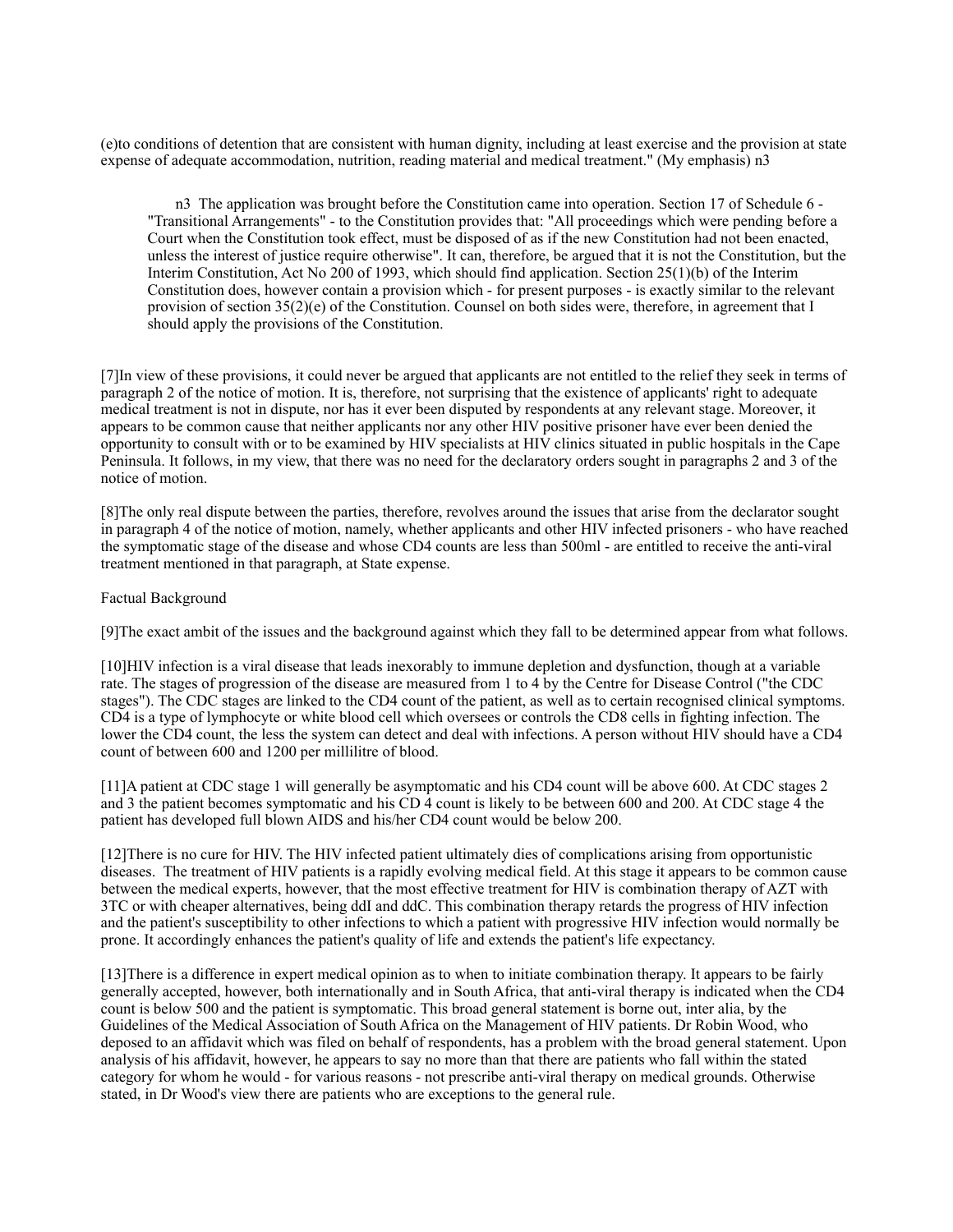[14]First applicant is the only applicant who provides details of his medical condition. It appears that he was diagnosed HIV positive in February 1992. During 1992 and while he was incarcerated in the Pretoria Central Prison, he brought an application in the Transvaal Provincial Division that the prison authorities be directed to supply him with certain medication, including the anti-viral drug AZT. At that time first applicant's CD4 count was 376/ml and AZT was prescribed for him by a medical specialist, Dr Miller, who classified his HIV infection as CDC stage 3.

[15]On 23 December 1992 first applicant and the respondents in that matter - being the Minister of Correctional Services and the Commanding Officer of Pretoria Central Prison - reached an agreement in terms whereof he was to be supplied with the prescribed medication. The application was postponed until 26 January 1993 for argument on the issue at whose expense the AZT should be supplied. On 17 January 1993, prior to the postponed hearing of the matter, first applicant was, however, released on parole and the outstanding issue relating to the costs of the AZT was thus not argued. Between 23 December 1992 and 17 January 1993, first applicant was supplied with AZT. While on parole, AZT was prescribed for and supplied to him at his own expense by the HIV clinic of the Johannesburg General Hospital. At that time, first applicant states, he was employed and thus able to afford the cost of the medication.

[16]In May 1993, first applicant was arrested on a charge of motor vehicle theft. Bail was refused and he remained in custody until he was convicted on this charge and sentenced to effectively six years imprisonment. From the time of his detention, first applicant did not receive any anti-viral medication. On 21 April 1994 he again launched an application in the Transvaal Provincial Division. The matter was set down for hearing on 24 May 1994.

[17]On 4 May 1994 AZT was, however, again prescribed for first applicant by the prison doctor and provided for him at State expense from that date until 16 December 1994 and his application was, therefore, again not argued. In early 1995 he escaped from prison. In August 1995 he was arrested in Cape Town on a charge of fraud. Since then he has been detained in Pollsmoor Prison. Prior to his incarceration in Pollsmoor Prison and while first applicant was at large, he did not receive anti-viral therapy. He avers that this was due to lack of funds.

[18]In Pollsmoor Prison he did not receive any specific treatment for his HIV positive condition either. In September 1995 his attorney arranged for him to see a general practitioner in private practice, Dr Van der Westhuizen. At that stage, first applicant's CD4 count was 298/ml. Dr Van der Westhuizen diagnosed him as still being CDC stage 3 and recommended that he receive anti-viral therapy in the form of AZT in combination with ddC or 3TC. Despite this recommendation, first applicant still did not receive anti-viral therapy.

[19]During 1996 arrangements were made for HIV positive prisoners to be treated at the HIV clinic of the Woodstock Hospital. At this clinic, first applicant consulted with an HIV specialist, Dr Ashraf Grimwood, who prescribed a combination of AZT and ddI for him. These anti-viral drugs were, however, not provided by the prison authorities.

[20]In August 1996 first applicant was referred to the HIV clinic at the Somerset Hospital where he was examined by Dr Robin Wood. Dr Wood is a specialist physician and acting head of the Department of Medicine at Somerset Hospital. He is also the head of the HIV clinic at that hospital.

According to Dr Wood, the relevant laboratory results showed that first applicant's CD count was 321/ml. In his report, Dr Wood also states that "definitive clinical staging has been made difficult by the lack of co-operation of this patient. This is exemplified by his refusal to be examined at our surgical outpatient clinic, his unwillingness to have an ultrasound abdominal examination, his refusal to be examined at review in the HIV clinic and his stealing the hospital notes from his medical folder". As to the prescription of AZT, Dr Wood stated that "the use of this drug is limited in state hospitals. Our policy is to prescribe this drug for HIV encephalopathy, symptomatic thrombocytopaenia and HIV related wasting syndrome. Mr B (ie first applicant) does not, therefore, qualify for prescription of this drug in our institution".

[21]On 12 September 1996, first applicant launched the present application in which the remaining three applicants subsequently joined.

[22]The remaining three applicants do not give any details of their medical history. Second applicant merely states that he was sentenced to ten years imprisonment in 1994; that he is HIV positive; that his CD4 count is 148/ml; that he is seriously ill and his condition is deteriorating; that he has had a combination of AZT and ddI prescribed for him which he had to buy at his own expense, but that he has no more money and, therefore, cannot afford further medication. All that is known about third applicant is that he is HIV positive; that he is serving an indeterminate sentence and that his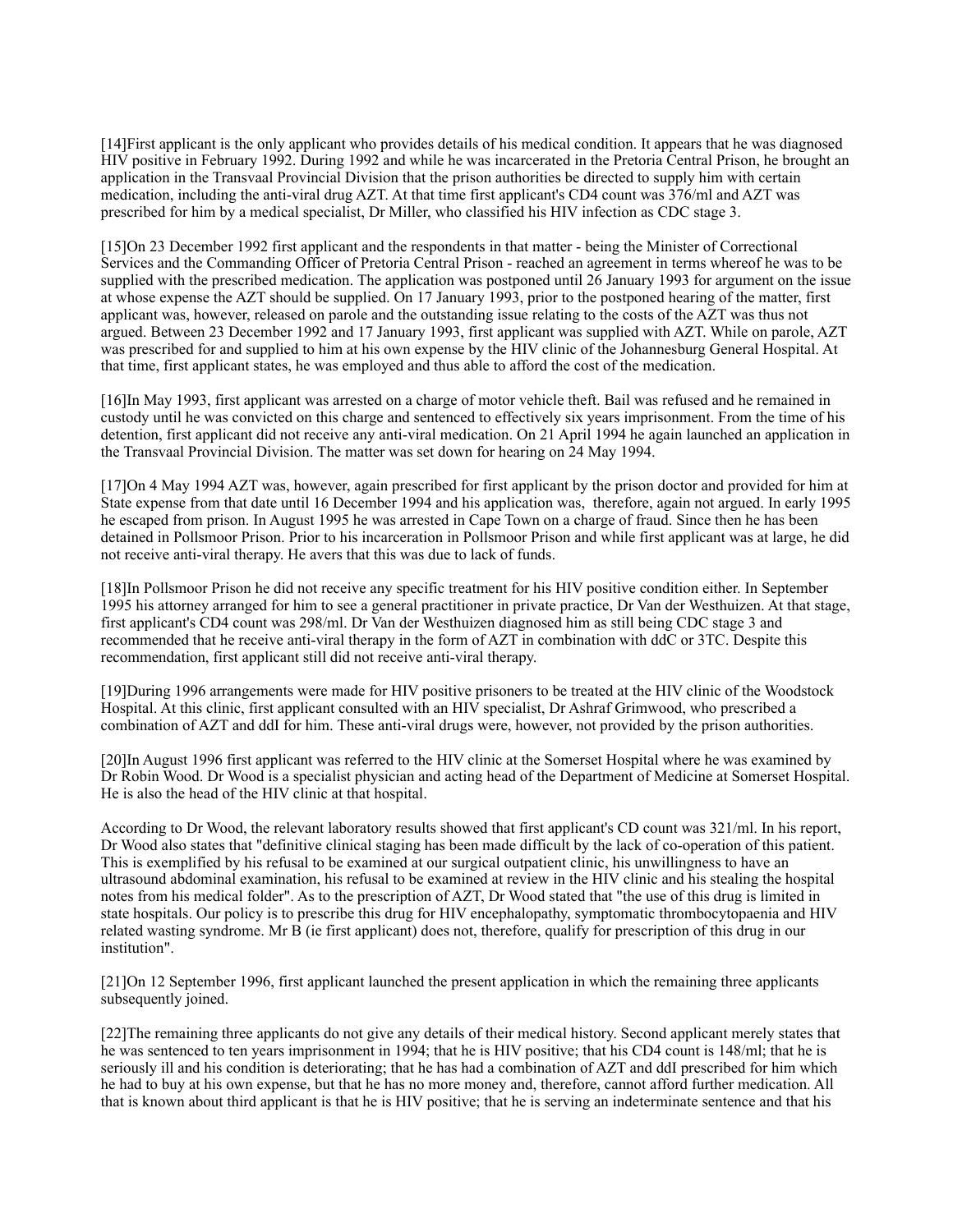CD4 count has declined from 393/ml in November 1995 to 289/ml in August 1996. The only available information about fourth applicant is that he is serving a twelve year prison sentence; that he is HIV positive and that his CD4 count had declined from 417/ml in February 1996 to 347/ml in October 1996.

[23]From the answering affidavits filed on behalf of respondents, it is apparent that the increasing number of HIV infected prisoners has led to investigations and reports by several working groups. On the basis of these reports, the Department of Correctional Services has formulated management strategy documents for the handling of prisoners who are HIV positive. From these management strategy documents which are annexed to respondents' papers, it appears, however, that they are predominantly concerned with the prevention of prison officials and other prisoners contracting AIDS, rather than with the medical treatment of HIV prisoners.

[24]What eventually transpires from respondents' papers is that the Department of Correctional Services itself has no firm guidelines relating to anti-viral treatment of HIV prisoners. The principle adhered to by the Department is that prisoners should have access to health services and treatment equal to that provided to persons attending health facilities of provincial hospitals. What can be provided for HIV positive prisoners at State expense is, therefore, determined by the policy of provincial hospitals in this regard.

[25]From the affidavit of Dr Wood, it appears that the policy of provincial hospitals regarding the prescription of antiviral drugs at State expense is, firstly, that only AZT monotherapy is provided; secondly, that the only HIV patients who can be considered for AZT treatment are essentially those with a CD4 count of less than 200 and whose condition as I understand the policy - has developed to full-blown AIDS; and thirdly, that in order to qualify for AZT treatment at State expense, the patient must still have a CD4 count of more than 50/ml.

[26]It is pertinently stated by Dr Wood that this policy in provincial hospital is dictated by budgetary constraints. In this regard, Dr Wood paints a grim picture of the financial situation in the HIV clinic at the Somerset Hospital for which he is responsible. At present, he states, more than 700 HIV patients are being treated by the clinic. In his experience the cost of AZT monotherapy amounts to R14 000 per annum per patient. If AZT monotherapy were to be prescribed to all existing eligible patients, he states, the total drug budget of the Somerset Hospital would be grossly insufficient. The cost of combination therapy for all these patients - which apparently amounts to between R18 000 and R24 000 per patient per annum - would utilise between 25% and 60% of the total hospital budget.

[27]In the final instance, Dr Wood says, the difficult decision - with moral implications - whether to administer expensive medication at State expense, is dictated by a cost benefit analysis. Because of the limited resources available, the treatment has to be administered where the best results will be obtained. In the case of HIV patients, the best results can, for example, be obtained by treating pregnant women to prevent their babies from being infected with the HIV virus. According to Dr Wood, there are, however, no funds available at present to treat pregnant mothers with even short courses of AZT in the Province of the Western Cape.

[28]The fact that most HIV positive State patients do not receive anti-viral therapy, Dr Wood explains, does not mean that they receive no treatment at all in provincial hospitals. The HIV patient, he says, ultimately dies of complications arising from opportunistic diseases to which his/her body becomes susceptible. It, therefore, follows that if the physician manages to prevent or cure the complications, he is treating the HIV positive patient by improving his/her survival and the quality of his/her health.

[29]Applicants' experts - including Dr Grimwood and Prof Bouic of the Tygerberg Hospital - do not dispute that provincial hospitals are subject to severe budgetary constraints. They also concede that the treatment of opportunistic infections from which HIV positive patients suffer does improve the quality of their health as well as their rate of survival. Their argument is, however, that according to the internationally accepted view, treatment of opportunistic infections only, is both short-sighted and inadequate. According to these experts, the nature of the HIV virus is such that once the HIV patient starts suffering from opportunistic infections, it is a sign that his/her immune system is depleted. Therefore, even if such opportunistic infection is treated and possibly cured, it will have weakened the immune system of such patient which in turn makes him/her more susceptible to yet another opportunistic infection.

[30]The further argument advanced by applicants' experts, is that provincial hospital policy is based on false economy. According to these experts, international studies have shown that the administration of anti-viral therapy at an early stage is cost-effective in that the high costs of treating opportunistic infections is significantly reduced. Dr Wood, on the other hand, disputes that there is acceptable scientific data available which bears out the statement that it would be more cost-effective to treat HIV positive patients by way of anti-viral therapy in preference to treating their opportunistic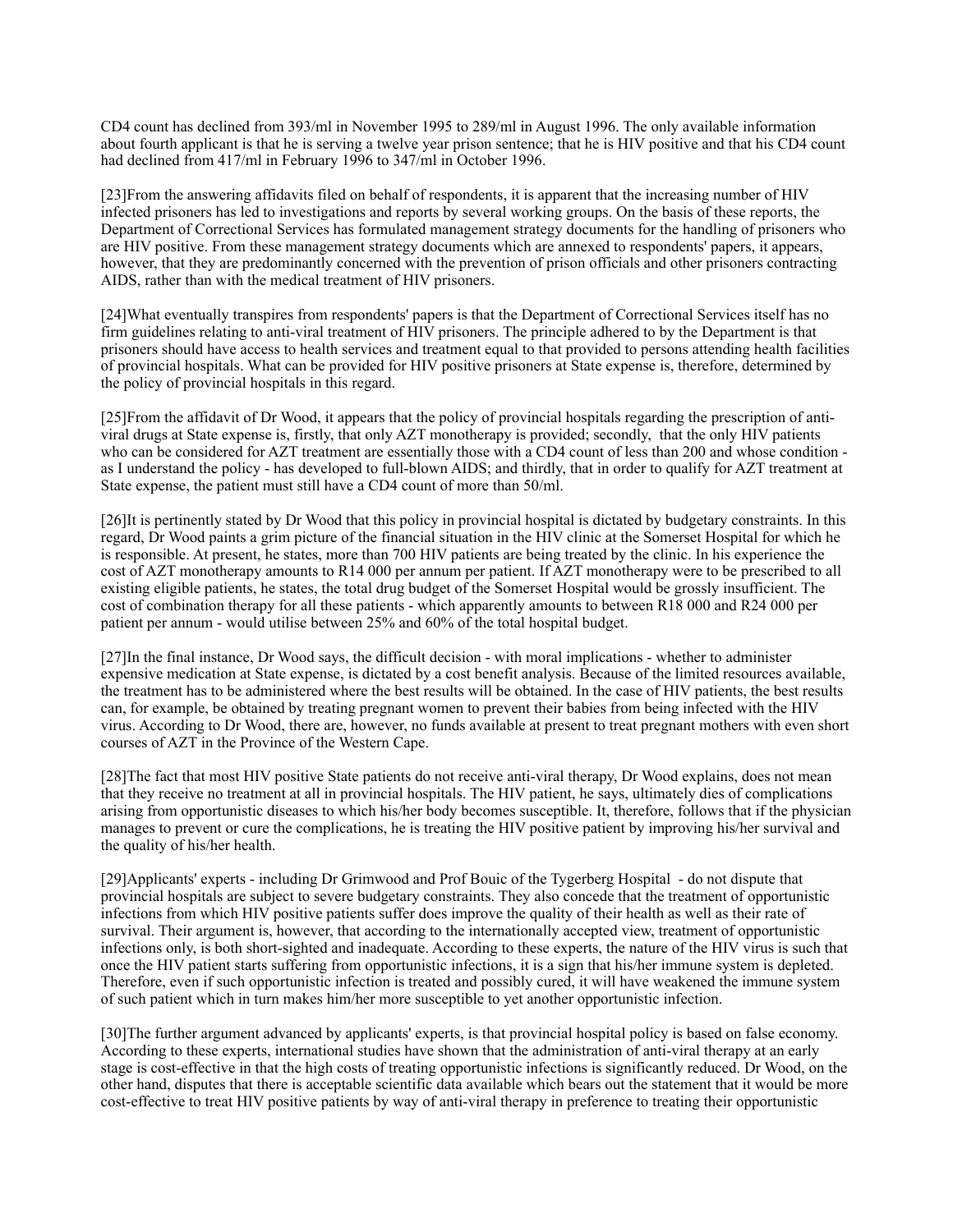infections. In his view, the results of the international studies referred to by applicants' experts, are speculative and must be seen against the background that anti-viral therapy does not afford a cure for the HIV disease and that the cost of treating the symptoms will have to be incurred in any event.

#### **Discussion**

[31]As stated at the outset, the issue between the parties is whether applicants and other HIV prisoners, who have reached the symptomatic stage of the disease and whose CD4 counts are less than 500/ml, are entitled to have prescribed to them and to receive at State expense, the anti-viral therapy described in paragraph 4 of the notice of motion. As appears from the aforegoing, the determination of this issue requires an answer to two separate questions. The first question is whether applicants and other HIV prisoners who fall within the stated category are entitled to have such anti-viral therapy prescribed for them on medical grounds. The second question is whether applicants and other prisoners who are entitled to have anti-viral therapy prescribed for them on medical grounds are entitled to receive such therapy at State expense.

[32]Before I deal with the opposing contentions by Mr Seligson, who appeared with Ms McCurdie for applicants, and Mr Scholtz, who appeared with Mr Jamie for respondents, I find it necessary to state my basic approach to the matter. The reason for this is that I have been invited by both Mr Seligson and Mr Scholtz to make general decisions on matters of principle, which decisions may very well have far reaching consequences not only for prisoners and prison authorities, but also for the administration of health services in general. I believe that I must decline this invitation as far as possible. I am mindful of the caution which appears from the following dictum by Lord Simon of Glaisdale in Miliangos v George Frank (Textiles) Ltd n4 :

n4(1976) AC 443 at 481-482. Referred to by MM Corbett in an article, "Aspects of the Role of Policy in the Evolution of Our Common Law", South African Law Journal, Vol 104, Part 1 (February 1987), 57.

". . . the training and qualification of a judge is to elucidate the problem immediately before him, so that its features stand out in stereoscopic clarity. But the beam of light which so illuminates the immediate scene seems to throw surrounding areas into greater obscurity: the whole landscape is distorted to the view. A penumbra can be apprehended, but not much beyond; so that when the searchlight shifts a quite unexpected scene may be disclosed. The very qualifications for the judicial process thus impose limitations on its use.

This is why judicial advance should be gradual. 'I am not trained to see The distant scene: one step is enough for me' should be the motto on the wall opposite the judge's desk. It is, I concede, a less spectacular method of progression than somersaults and cartwheels; but it is the one best suited to the capacity and resources of a judge. We are likely to perform better the duties society imposes on us if we recognise our limitations. Within the proper limits there is more than enough to be done which is of value to society."

[33]The question whether applicants and other HIV patients who fall within the stated category are entitled to a prescription of a particular combination of anti-viral drugs on medical grounds, is a medical question. The answer to this question by applicants' medical experts is that the anti-viral medication contended for by applicants should be prescribed for all prisoners who have reached the symptomatic stage of the HIV virus and whose CD4 counts are less than 500/ml. This view appears to find general support internationally. Dr Wood's answer to the question is, however, somewhat different. In his opinion, there are patients who fall into the stated category for whom the said anti-viral drugs should not be prescribed. As was decided by the American Supreme Court n5 , "the Court is not empowered to delve into the intricacies of modern medicine". Mr Seligson's answer to Dr Wood, namely that he stands alone against an overwhelming majority, involves a head count which I am not prepared to undertake.

n5 See Howley v Evans 716F Supp, 601 at 603.

[34]Moreover, a declarator in the terms sought by applicants would, in my view, dictate to medical doctors when they must prescribe anti-viral treatment. Mr Seligson submitted that the order sought by applicants would leave the medical practitioner with a discretion as to what anti-viral medication he/she deems appropriate. That may be so. The fact remains, however, that it would compel the doctor to prescribe some form of anti-viral medication. For reasons that are,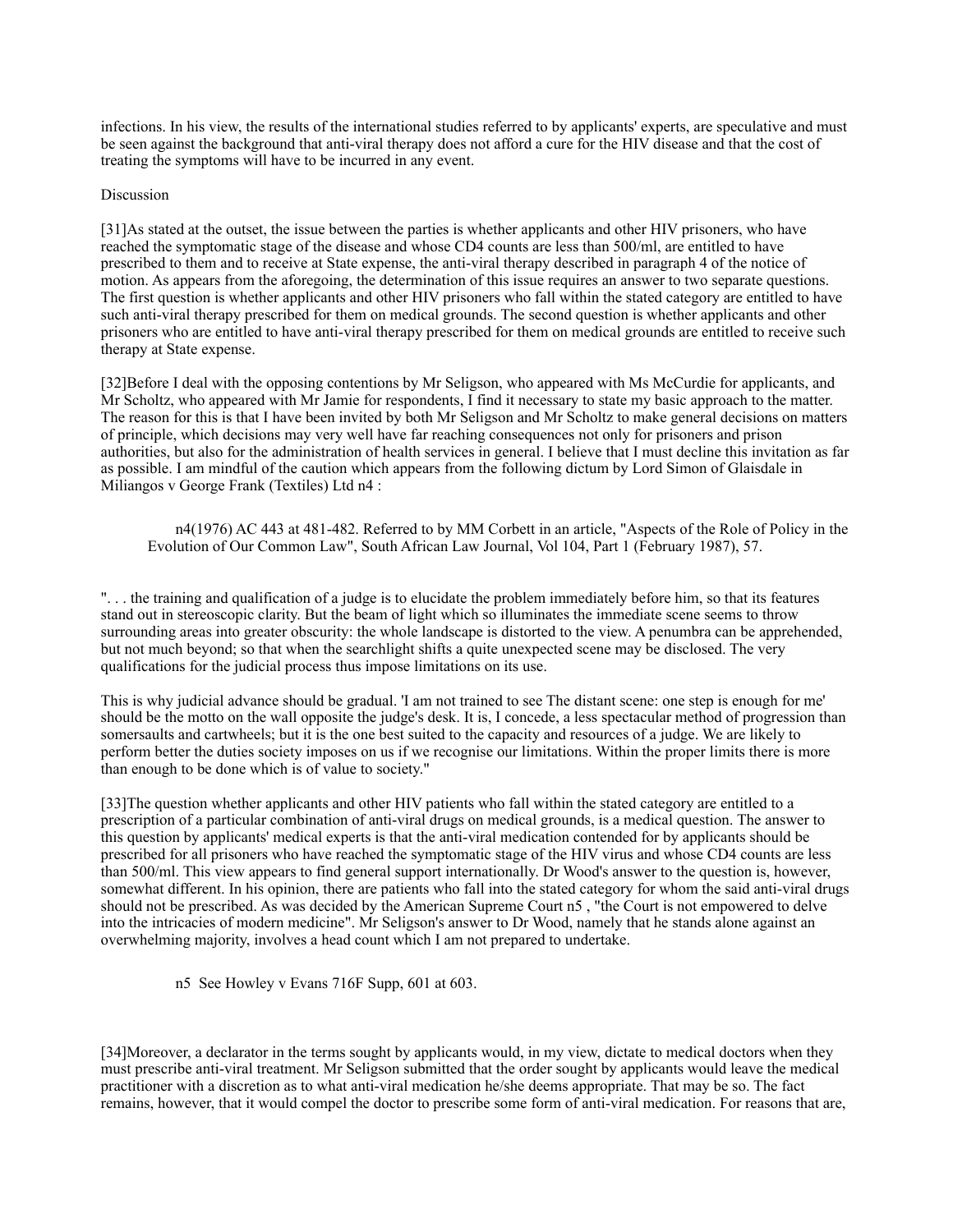in my view, obvious, it is not the function of this Court to make an order of that nature.

[35]That, however, is not the end of the matter. Second applicant states - and it is not denied on behalf of respondents that a combination of AZT and ddI was prescribed for him on medical grounds. As far as he is concerned, the second of the above-stated questions, namely, whether he is entitled to be provided with these drugs at State expense, is pertinent.

[36]The same question also arises, in my view, with regard to first applicant. As appears from the aforegoing, anti-viral drugs had been prescribed for him by various medical practitioners, including a prison doctor. According to the latest of these prescriptions by Dr Grimwood, he is to be provided with a combination of AZT and ddI. It is true that Dr Wood refused to repeat this prescription. It appears, however, that his two reasons for doing so are, firstly, that due to lack of co-operation he was unable to properly examine first applicant, and secondly, that in terms of the hospital policy at Somerset Hospital where Dr Wood is employed, first applicant is not entitled to anti-viral treatment. If I understand Dr Wood correctly, neither of these reasons amounts to a denial of the statement by the various other medical practitioners by whom first applicant was examined, that he is eligible for the prescription of anti-viral therapy on medical grounds.

[37]As to third and fourth applicants, it appears that no medical practitioner has thus far prescribed anti-viral treatment for them. An order to the effect that they are entitled to be provided with the drugs that they claim would, therefore, in my view, again amount to an instruction to a medical doctor as to what he should prescribe. As I have already indicated, I do not believe that this Court is empowered to grant such an order.

[38]This brings me to the question whether first and second applicants are entitled to be provided - at State expense with the anti-viral therapy which has been prescribed for them on medical grounds. For the sake of convenience, I will henceforth refer to first and second applicants as "applicants".

[39]With regard to this question, Mr Scholtz referred to two decisions by American Courts that failure by the prison authorities to provide HIV positive prisoners with AZT does not amount to an infringement of the prisoners' constitutional rights n6 . Having regard to the reasons for these judgments, it is, however, apparent that the conclusion arrived at in these two cases is of very limited assistance for at least two reasons. The first reason is that both cases involved the treatment of HIV prisoners in 1989. At that time it was found that the plaintiff-prisoners were asserting a right to an experimental and novel form of treatment. In the present case, the medical consensus is that the anti-viral therapy prescribed for applicants can no longer be regarded as experimental. On the contrary, it is internationally recognised as "state of the art" treatment for HIV patients in applicants' condition.

n6 Hawley v Evans 716 F. Supp. 01 (ND Ga 1989); Wilson v Francesci 735 F. Supp. 395 (HO Fla 1990).

[40]The second reason why these two American cases are of limited assistance, is that they were dictated by the "deliberate indifference test" which was adopted by the United States Supreme Court in Estelle v Gamble n7 in giving effect to the Eighth Amendment prohibition against cruel and unusual punishment. According to this test, a failure by prison authorities to provide medical treatment will only amount to cruel and unusual punishment - as envisaged by the Eighth Amendment - if the prison authorities are shown to have been deliberately indifferent to the prisoners' medical needs n8 . In short - unlike our Constitution - the American Constitution does not contain a provision in terms whereof a prisoner's right to adequate medical treatment is specifically entrenched. This obvious difference must also be borne in mind in considering other decisions of the American Courts, including those in which it was held that federal and state governments have a constitutional obligation to provide "minimally adequate" medical care or "reasonable medical assistance" to those whom they are punishing by incarceration n9 .

### n750 L Ed 2d 251 (1976).

 n8 This test was reaffirmed by the United States Supreme Court in Wilson v Seiter (15 L Ed 2d 271). See also the cases referred to in "The Evolving Standards in Prison Condition cases: An analysis of Wilson v Seiter and the Cruel and Unusual Punishment Clause", (1993), Vol 13, Boston College Law Journal, p 155.

 n9 See eg Harris v Thigpen 941 F. 2d 1495 (11th Circuit, 1991); Wellman v Faulkner 715F. 2d 269 (7th Circuit, 1983) and Collins v Schoonfeld 344 F. Supp. 257 (DC Md 1972).

[41]Mr Seligson and Mr Scholtz were in agreement that the answer to the question under consideration turns on what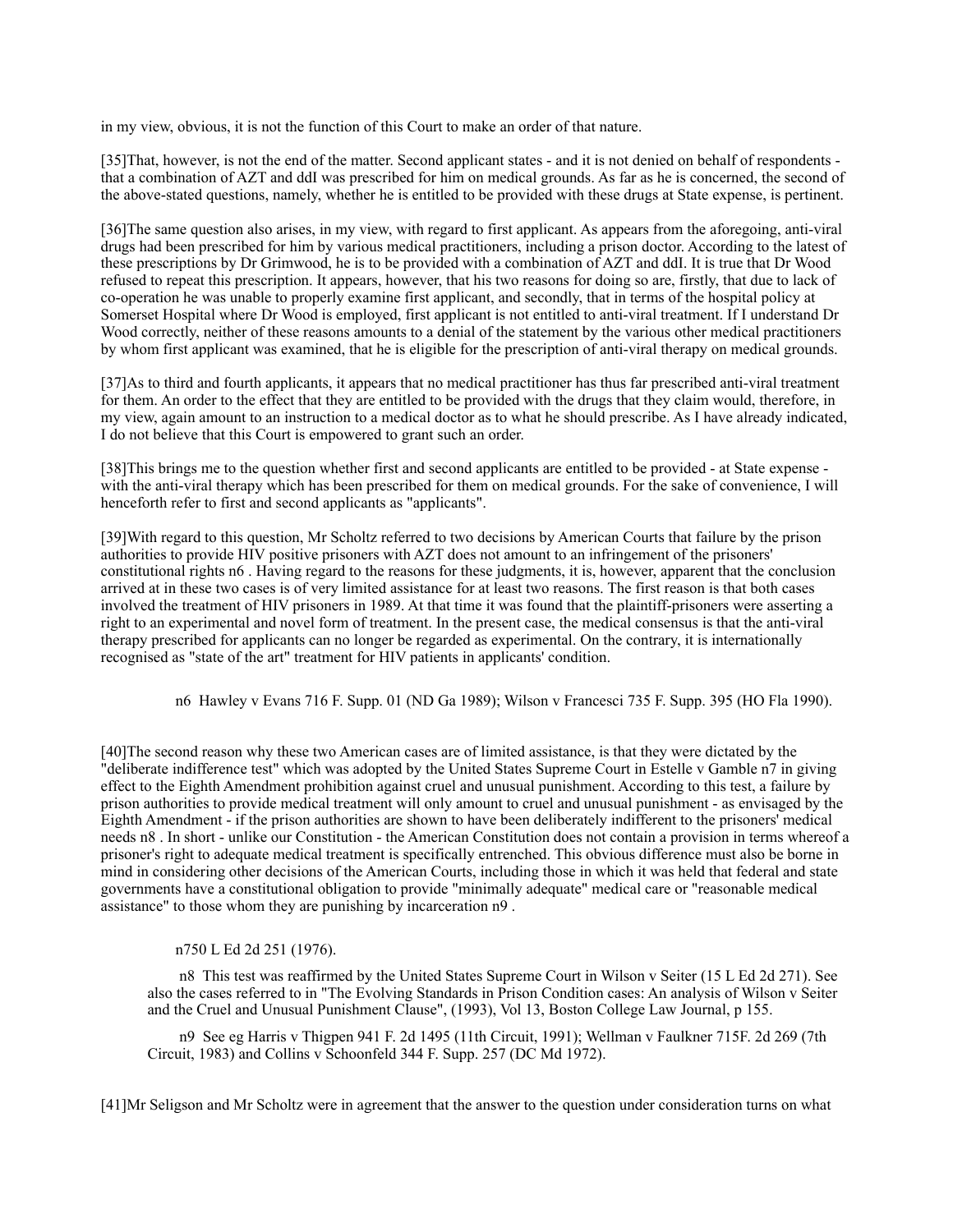would constitute "adequate medical treatment" as envisaged by section 35(2) of the Constitution. They were also in agreement that in giving a meaning to this expression in the Constitution, regard must be had, inter alia, to the principles of law relating to the rights of prisoners which governed our courts prior to the Constitution. This approach seems to be in accordance with that of the Constitutional Court n10 .

n10 See eg S v Zuma 1995 (2) SA 642 (CC) 652H.

[42]At common law it has been held repeatedly that prisoners retain all basic rights not temporarily taken away or necessarily inconsistent with being prisoners. As long ago as 1912 n11 , Innes J dealt as follows with a contention on behalf of the prison authorities that a prisoner may only claim such rights as the prison regulations confer: "[T]he directly opposite view is surely the correct one. They were entitled to all their personal rights and personal dignity not taken away by law, or necessarily inconsistent with the circumstances in which they had been placed". This principle was restated by Corbett JA in Goldberg and Others v The Minister of Prisons and Others n12 when he explained that, although there are infringements which incarceration necessarily makes on a prisoner's rights, "there is a substantial residuum of basic rights which cannot be denied" n13 .

n11 In Whittaker v Roos and Bateman 1912 AD 92.

n121979 (1) SA 14 (A) 39C-E.

 n13 See also eg Mandela v The Minister of Prisons 1983 (1) SA 938 (A) and Minister of Justice v Hofmyer 1993 (3) SA 131 (A) 139I-140B.

[43]On the basis of these common law principles, Mr Scholtz submitted that convicted prisoners are entitled to the same standard of medical treatment as is provided for persons attending State institutions. As appears from the aforegoing, this premise forms the whole substratum of respondents' case. Otherwise stated, the contention on behalf of respondents, which forms the basis of their case, is that the standard of what is "adequate medical treatment" for prisoners must be determined according to that which is provided for patients outside prison at State expense which, in the present case, means at Provincial Hospitals.

[44]As also appears from the aforegoing, it is stated by Dr Wood - and not denied by applicants - that patients in provincial hospitals who are in the same condition as applicants, are not provided with the anti-viral medication claimed by applicants at State expense.

[45]Proceeding on the basis that prisoners are not entitled to more than HIV patients outside prison, Mr Scholtz's further submission was that the Court will not embark on an investigation of the policy in provincial hospitals regarding the treatment of HIV positive patients. This policy, Mr Scholtz contended, is dictated by budgetary considerations which is a matter of polycentric nature and, therefore, non-justiciable by this Court. According to the authorities relied upon by Mr Scholtz in support of this contention n14 , the term "polycentric" denotes administrative decisions with multi-faceted side effects where each alternative choice gives rise to a different permutation of consequences. What is meant by polycentric decisions has also been described as follows with reference to the image of a spider's web n15 :

n14 See eg: Baxter, Administrative Law, 86 and 320 and Erasmus, Superior Court Practice, A2.2.

 n15 By Professor Lon Fuller in an article in (1978) 92, Harvard Law Review, 353, referred to by Baxter, op cit., 86.

"A pull on one strand will distribute tensions after a complicated pattern throughout the web as a whole. Doubling the original pull will, in all likelihood, not simply double each of the resulting tensions. This would certainly occur, for example, if the double pull caused one or more of the weaker strands to snap. This is a 'polycentric' situation because it is 'many centred' - each crossing of the strands is a distinct centre for distributing tensions'."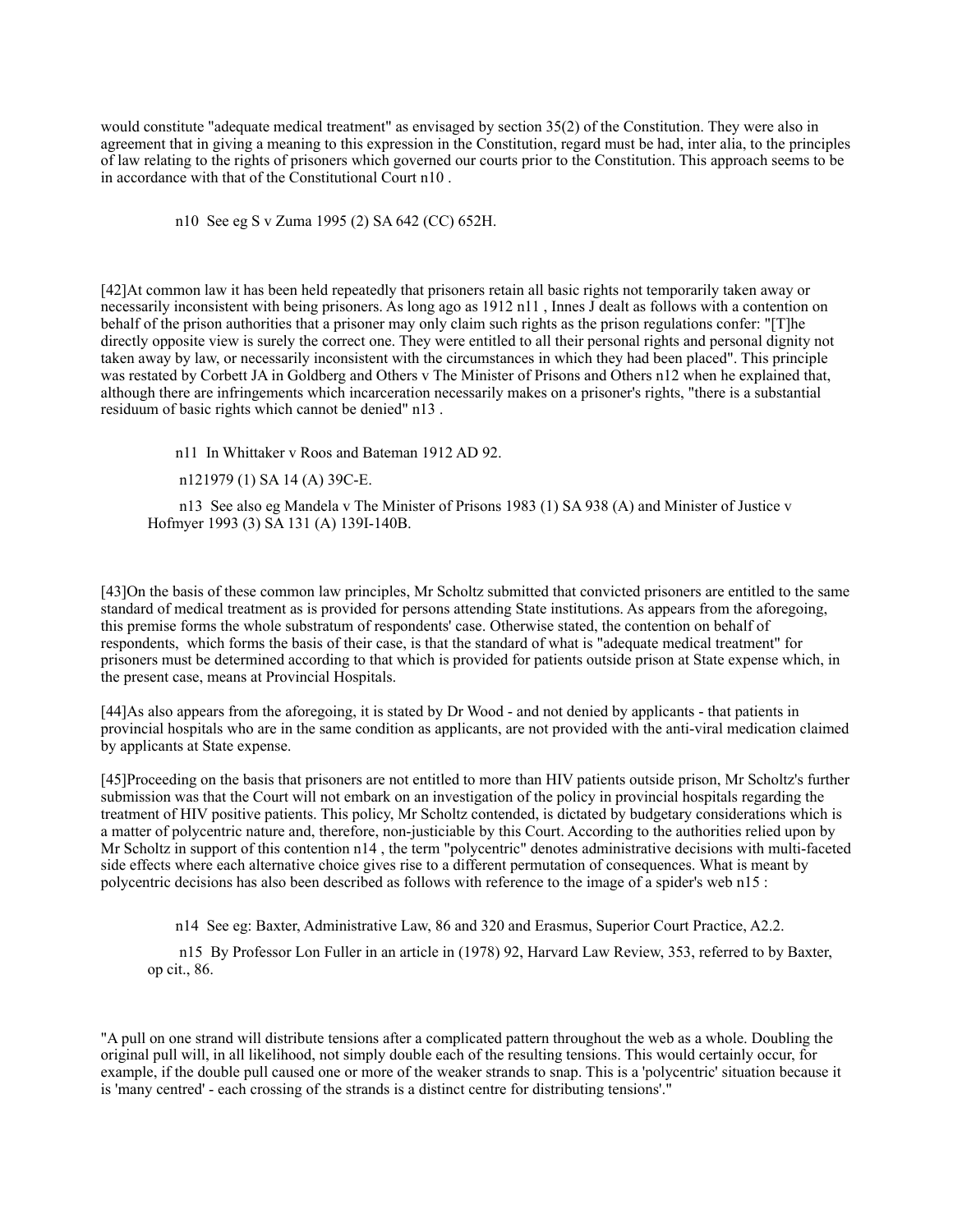[46]If HIV patients in provincial hospitals are to receive the combination therapy claimed by applicants, Mr Scholtz submitted, it would involve a prioritisation of resources in their favour. In view of the budget restrictions on hospital services, such prioritisation would necessarily be at the expense of other patients dependent upon the provision of health care by the State. Such patients may include persons suffering from acute heart disease, cancer sufferers, children, the elderly, pregnant women and so on.

[47]Mr Scholtz found further support for this line of argument in the decision of the English Court of Appeal in R v Cambridge Health Authority n16 , in which case the father of a young girl, who was suffering from non-Hodgkins lymphoma, sought a mandamus against the health authority directing it to fund a further bone marrow transplant after an earlier one had failed. Although the application for a mandamus was refused, the Court of first instance ordered the health authority to reconsider its refusal to fund the second transplant, inter alia, on the basis that the authority's explanation of limited resources and funding priorities had not been adequately explained. In dealing with this proposition, Sir Thomas Bingham MR expressed himself as follows:

n16(1995) 2 All ER 129 (CA).

"I have no doubt that in a perfect world any treatment which a patient, or a patient's family, sought would be provided if doctors were willing to give it, no matter how much it cost, particularly when a life was potentially at stake. It would however, in my view, be shutting one's eyes to the real world if the court were to proceed on the basis that we do live in such a world. It is common knowledge that health authorities of all kinds are constantly pressed to make ends meet. They cannot pay their nurses as much as they would like; they cannot provide the treatments they would like; they cannot purchase all the extremely expensive medical equipment they would like; they cannot build all the hospitals and specialist units they would like. Difficult and agonising judgments have to be made as to how a limited budget is best allocated to the maximum advantage of the maximum number of patients. That is not a judgment which the court can make. In my judgment, it is not something that a health authority such as this authority can be fairly criticised for not advancing before court."

[48]Mr Seligson's first contention on the other hand was that, since the right to adequate medical treatment is guaranteed to prisoners in terms of the Constitution, prison authorities can never be heard to say that they are unable to provide such treatment as a result of budgetary constraints or lack of funds. In support of this contention, he relied, inter alia, on the decision of the United States Court of Appeals n17 in Harris v Thigpen n18 where the Court was not prepared to accept that "financial considerations could ever be used by so-called 'poor states' to deny a prisoner the minimally adequate care to which he or she is entitled" n19 .

- n17 Eleventh Circuit.
- n18 Supra, note 9 supra at 1509.

 n19 See also eg Gates v Collier 501F. 2d 1291 (Fifth Circuit, 1974); Newman v State of Alabama 559F. 2d 283 (Fifth Circuit 1977).

[49]In principle, I agree with Mr Seligson's submission that lack of funds cannot be an answer to a prisoner's constitutional claim to adequate medical treatment. Therefore once it is established that anything less than a particular form of medical treatment would not be adequate, the prisoner has a constitutional right to that form of medical treatment and it would be no defence for the prison authorities that they cannot afford to provide that form of medical treatment. I do not, however, agree with the proposition that financial conditions or budgetary constraints are irrelevant in the present context. What is "adequate medical treatment" cannot be determined in vacuo. In determining what is "adequate", regard must be had to, inter alia, what the State can afford. If the prison authorities should, therefore, make out a case that as a result of budgetary constraints, they cannot afford a particular form of medical treatment or that the provision of such medical treatment would place an unwarranted burden on the State n20 , the Court may very well decide that the less effective medical treatment which is affordable to the State must in the circumstances be accepted as "sufficient" or "adequate medical treatment". After all, as was pointed out by Mr Scholtz, section 35(2)(e) of the Constitution does not provide for "optimal medical treatment" or "the best available medical treatment", but only for "adequate medical treatment".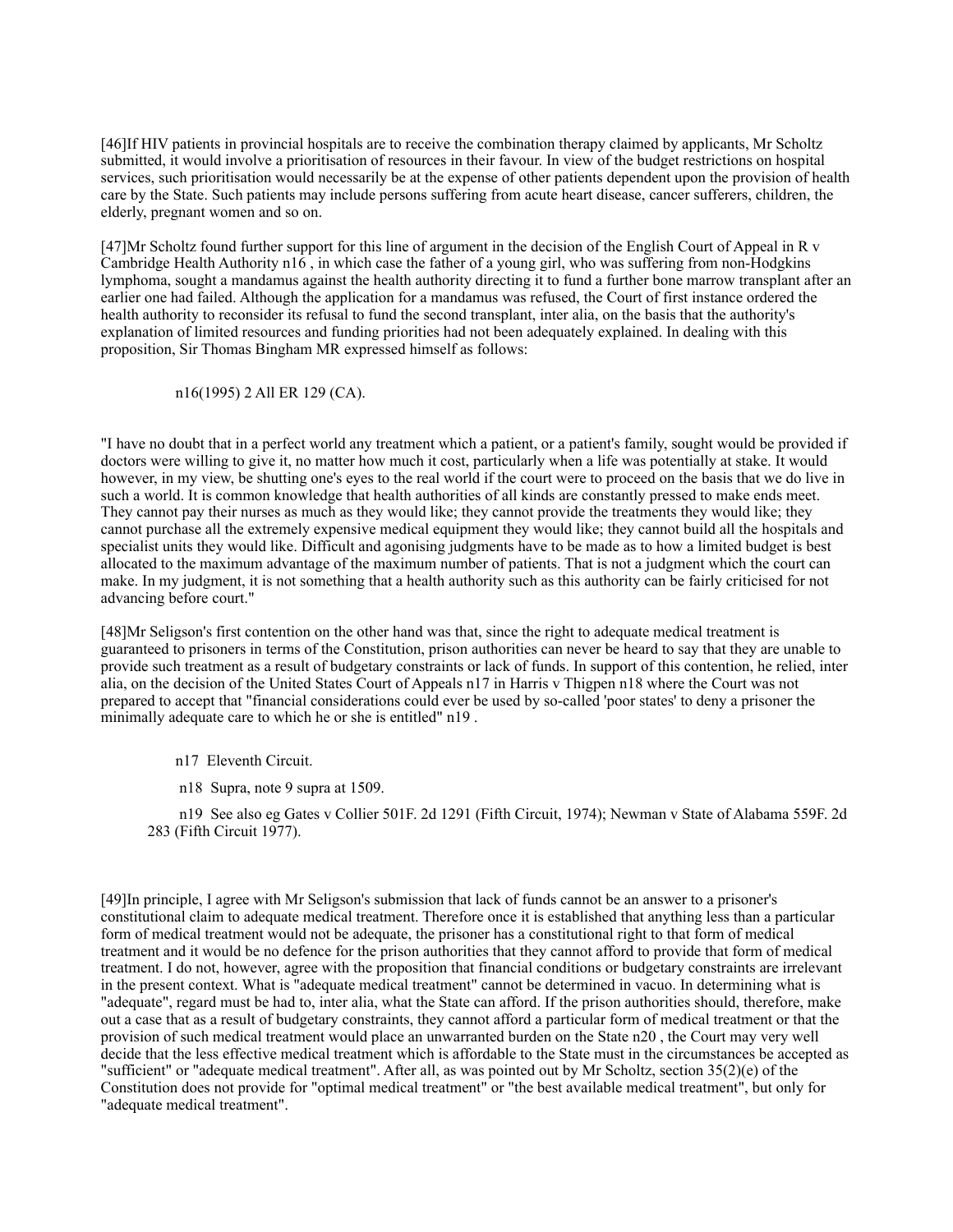n20 Cf May, Thomas Cains and Frogmore v Reserve Bank of Zimbabwe 1986 (3) SA 107 (ZS) 119G-H where Dumbutshena CJ said the following about the meaning of expression "adequate compensation" in the Constitution of Zimbabwe: "It was the respondent's contention that an absolute value cannot be placed on what constitutes 'adequate' compensation. I agree. The compensation, to be 'adequate', must be sufficient to compensate the owner for the loss of his property, without imposing an unwarranted penalty on the public . . ."

[50]This brings me to Mr Seligson's further contention, namely that respondents did not make out a proper case that the medical treatment claimed by applicants is unaffordable to the Department of Correctional Services. In support of this contention, Mr Seligson argued that it is the Department of Correctional Services and not provincial hospitals that is responsible for providing health services to prisoners. The question whether provincial hospitals can afford to provide all their eligible HIV positive patients with anti-viral treatment, Mr Seligson submitted, is, therefore, not relevant. Moreover, Mr Seligson argued, respondents' case is fundamentally flawed in that it is based on the incorrect premise that the State owes no higher duty to prisoners than to citizens in general and that the standard of "adequate medical treatment", as envisaged by section  $35(2)(e)$  of the Constitution, is determined by what the State can provide for patients outside prisons.

[51]This premise is incorrect, Mr Seligson contended, because the State indeed owes a higher duty of care to HIV positive prisoners than to citizens in general who suffer from the same infection. It is clear, in my view, that this contention goes to the heart of respondents' case and I wish to state at the outset that, for the reasons that appear from what follows, I am in agreement with Mr Seligson's argument in support thereof.

[52]With reference to, inter alia, accommodation, nutrition and medical care, the Constitution itself draws a distinction between prisoners and people outside prison. In terms of section 35(2)(e), prisoners have a fundamental right to adequate accommodation, nutrition and medical care, whereas no such guarantee is given to people outside prison n21 . Mr Scholtz submitted that as far as medical care is concerned, this is a distinction without any real difference. What is guaranteed to prisoners, he argued, is "adequate medical care" and not "optimal medical care" or "the best available medical care". What is good enough for people outside prison, Mr Scholtz submitted, must be good enough for prisoners. According to Mr Scholtz's argument, such medical treatment as is afforded outside prison must, therefore, per se be regarded as "adequate medical care". I do not believe that this submission can be accepted as a principle of general application. What is true for medical treatment must also be true for, eg accommodation. Acceptance of the principle contended for by Mr Scholtz would, therefore, mean that the State is not obliged - in terms of section  $35(2)(e)$  - to provide better accommodation for prisoners than that which is provided for people outside. It is an unfortunate fact of life, however, that there are many people in this country whose accommodation cannot be described as adequate by any standard. What is provided for people outside can, therefore, be no absolute standard for what is adequate for prisoners.

n21 Cf sections 26 and 27 of the Constitution.

[53]With reference to the position at common law, Mr Scholtz submitted that if the same standard of care and treatment is provided for prisoners attending State institutions, they would be retaining the residuum of rights which survive incarceration. I do not believe that this is so. Unlike persons who are free, prisoners have no access to other resources to assist them in gaining access to medical treatment. It is true that some HIV positive prisoners will, upon release, be dependent on the State for medical treatment. On the other hand, there are prisoners, like first applicant, who may well be able, upon their release, to earn an income which will enable them to afford anti-viral treatment or who will receive charitable assistance from their employers. As far as the latter category of prisoners is concerned, an inroad would be made upon their personal liberties if they were to be refused access to anti-viral treatment. Since such inroad cannot be described as a necessary consequence of incarceration, I do not believe that the refusal to provide these prisoners with anti-viral medication is consistent with the principles of our common law. In saying that I obviously do not intend to suggest that the standard of medical treatment for any particular prisoner should be determined by what he or she could afford outside prison. What I am saying, is that the standard of medical treatment for prisoners in general cannot be determined by the lowest common denominator of the poorest prisoner on the basis that he or she could afford no better treatment outside.

[54]As far as HIV prisoners are concerned, there is another factor which should, in my view, be borne in mind, namely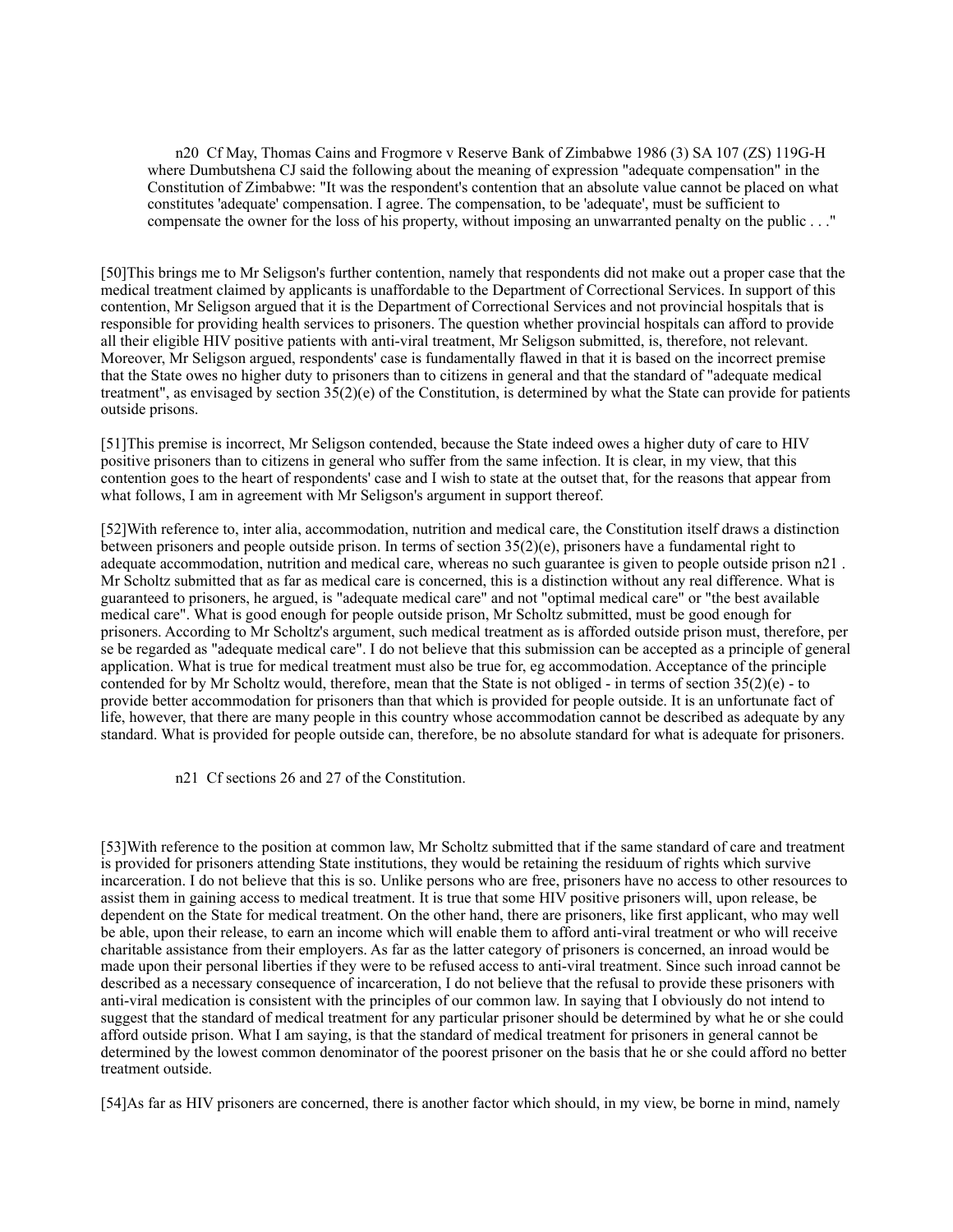that they are more exposed to opportunistic viruses than HIV sufferers who are not in prison. It is applicants' case that tuberculosis and pneumonia are prevalent in prison. Although respondents' deny the prevalence of these particular opportunistic infections, they do admit that the overcrowded conditions in which prisoners are accommodated, exacerbates the vulnerability of HIV prisoners to opportunistic infections. Even if it is, therefore, accepted as a general principle that prisoners are entitled to no better medical treatment than that which is provided by the State for patients outside, this principle can, in my view, not apply to HIV infected prisoners. Since the State is keeping these prisoners in conditions where they are more vulnerable to opportunistic infections than HIV patients outside, the adequate medical treatment with which the State must provide them must be treatment which is better able to improve their immune systems than that which the State provides for HIV patients outside.

[55]The conclusion that the standard of adequate medical treatment for HIV infected prisoners is not per se determined by what the State provides outside for HIV patients, is in effect a conclusive answer or respondents' contention.

[56]What respondents have shown through the affidavit of Dr Wood, is that provincial hospitals cannot afford to provide all state patients who are HIV infected with the anti-viral treatment claimed by applicants. Dr Wood's motivation for this statement is - at least as far as Somerset Hospital is concerned - not disputed by applicants and, in fact, appears to be unanswerable. It is clear from respondents' papers that the Department of Correctional Services is also subject to budgetary constraints. I agree with the submission by Mr Seligson, however, that respondents have not on the papers made out a case that, as a result of these budgetary constraints, the Department of Correctional Services cannot afford to provide the anti-viral treatment for HIV positive prisoners who are eligible for such treatment.

[57]With regard to possible financial constraints, there is the further consideration of a cost-saving raised by applicants' experts to which respondents have, in my view, not given a satisfactory answer. As appears from the aforegoing, it is contended by applicants' experts, on the basis of international research, that the administration of anti-viral therapy at an early stage is cost-effective in that the treating of opportunistic infections is significantly reduced. It is true that respondents' medical expert, Dr Wood, does not agree with the results of the international research. It is also true, as was submitted by Mr Scholtz, that this dispute between medical experts cannot be determined on the papers. It does, however, stand to reason that the postponement of the costly treatment for opportunistic infections must result in some cost-saving even if such saving does not exceed the cost of prophylactic anti-viral treatment, as appears to be suggested by the results of international research. From respondents' papers, it appears that they have disregarded the possibility of any cost-saving through anti-viral treatment.

[58]In these circumstances, the polycentric issue referred to by Mr Scholtz n22 , does not arise. If a proper case were to be made out by respondents that, due to the constraints of its own budget, the Department of Correctional Services could not afford the medical treatment claimed by applicants, I might have come to the same conclusion as the English Court of Appeal in R v Cambridge Health Authorities n23 or I might have found that "adequate medical treatment" for applicants is dictated by such budgetary constraints. From what I have already stated, it is apparent, however, that on the facts of this case it is not necessary for me to make a definite finding on these difficult issues.

- n22 See paragraph 42 above.
- n23 See paragraph 43 above.

[59]What has been established on the papers in this case is firstly, that, although there is as yet no cure for the HIV virus, the internationally recognised "state of the art" medical treatment for HIV infected patients is anti-viral medication; secondly, that it is also recognised internationally that without medical intervention, the course of the HIV virus is such that it leads inexorably to immune depletion and dysfunction, although at a variable rate; and, thirdly, that the depletion of the immune system renders such HIV positive persons susceptible to opportunistic infections, which in turn further depletes the immune system, again increasing the risk of opportunistic infections, and leads to the eventual death of the patient.

[60]Applicants have, therefore, established, in my view, that although anti-viral therapy is at present only prophylactic, the benefits of this treatment - in the form of extended life expectancy and enhanced quality of life - are such that this treatment must be provided for the unfortunate sufferers of HIV infection, if at all affordable. As I have already stated, respondents have failed to make out a case that the Department of Correctional Services cannot afford to provide HIV infected prisoners in the stated category with the combination anti-viral therapy claimed by applicants. In these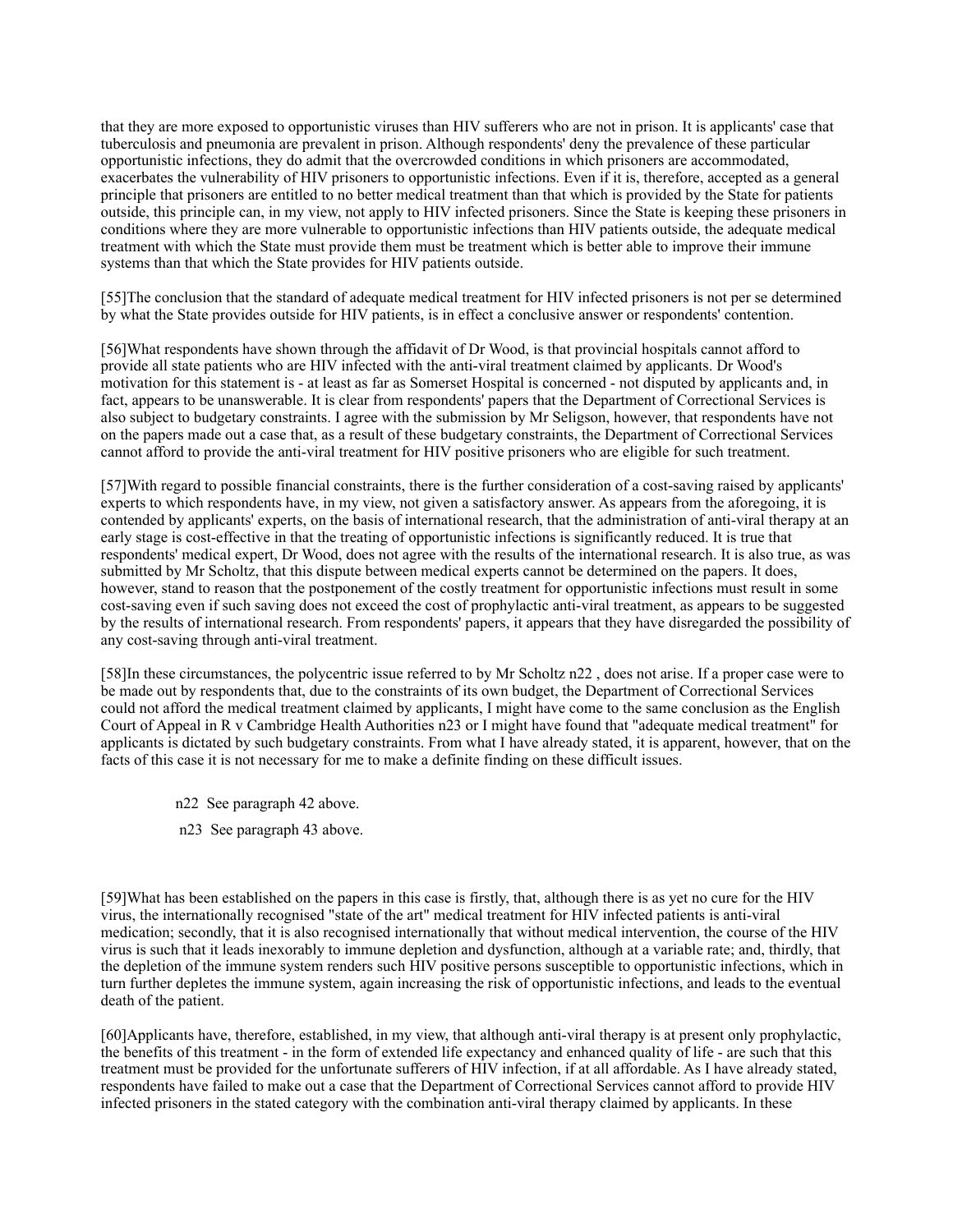circumstances the medical treatment claimed by applicants is, in my judgment, no more than the "adequate medical treatment" to which they are entitled in terms of section 35(2)(e) of the Constitution. It follows, that the failure to provide applicants with this treatment amounts to an infringement of their constitutional rights.

#### Form of the order

[61]For reasons that appear from the aforegoing, I have come to the conclusion that first and second applicants are entitled to some form of relief in terms of paragraph 4 of the notice of motion. As has also been stated, however, this Court is not, in my judgment empowered to grant an order in the wide terms sought in that paragraph in that such an order would amount to a direction to medical doctors as to when they must prescribe anti-viral treatment. What I, therefore, propose to order is that first and second applicants be provided with such anti-viral therapy as has already been prescribed for them on medical grounds and only for as long as such therapy continues to be so prescribed.

[62]For the reasons already stated third and fourth applicants are, in my judgment, not entitled to an order directing respondents to provide them with anti-viral treatment which has not been prescribed for them on medical grounds. I did consider a declarator to the effect that these two applicants have a right to be provided at State expense with such antiviral treatment as may be prescribed for them on medical grounds. The possibility cannot be excluded, however, that a medical practitioner may prescribe anti-viral treatment with reference whereto the respondents could make out a case that it is unaffordable to the State and/or that there is less expensive but equally - or almost equally - effective anti-viral treatment available. These questions, ie what type of medical treatment could possibly be prescribed for them and the cost of such treatment, have not been addressed in the present application. Moreover, it is apparent from the papers that respondents' attitude to HIV infected prisoners has thus far not been unsympathetic. There is therefore no reason to believe that their future decisions regarding the medical treatment of HIV positive prisoners such as third and fourth applicants will not be influenced by the reasoning which - hopefully - transpires from this judgment. Accordingly judicial restraint in my view dictates the somewhat unspectacular method of progression advised by Lord Simon of Glaisdale in Miliangos v George Frank (Textiles) Ltd ie one step at a time n24 .

n24 See the dictum quoted in paragraph 32 above.

[63]The purpose of applicants' alternative prayer for a mandamus, that they should be released from prison, was obviously intended to provide for the eventuality that the relief sought in paragraph 4 of the notice of motion is refused on the basis that the anti-viral treatment claimed is found to be unaffordable. Since this eventuality did not materialise, the alternative claim became irrelevant.

# **Costs**

[64]What remains to be decided, is the appropriate order of costs. From what I have stated, it is apparent that first and second applicants will be substantially successful and there is no reason why they should not be entitled to their costs.

[65]Third and fourth applicants will not be successful and it could be argued that they should be held liable for respondents' costs. I do not believe, however, that such order would be fair. The indications are that respondents did not incur additional expenses in order to oppose the application by third and fourth applicants, that is apart from the expenses which respondents incurred through their unsuccessful opposition to the application by first and second applicants. Moreover, Mr Scholtz fairly conceded that, although he had no specific instructions in this regard, the application was, in a sense, brought as one of public interest and that, in these circumstances, he could not motivate a costs order against any unsuccessful applicant.

# Conclusion

[66]For these reasons, the order of this Court is as follows:

(a)First, second and third respondents are directed to supply first and second applicants with the anti-viral medication which has been prescribed for them - that is a combination of AZT and ddI - for as long as this medication continues to be prescribed for them on medical grounds.